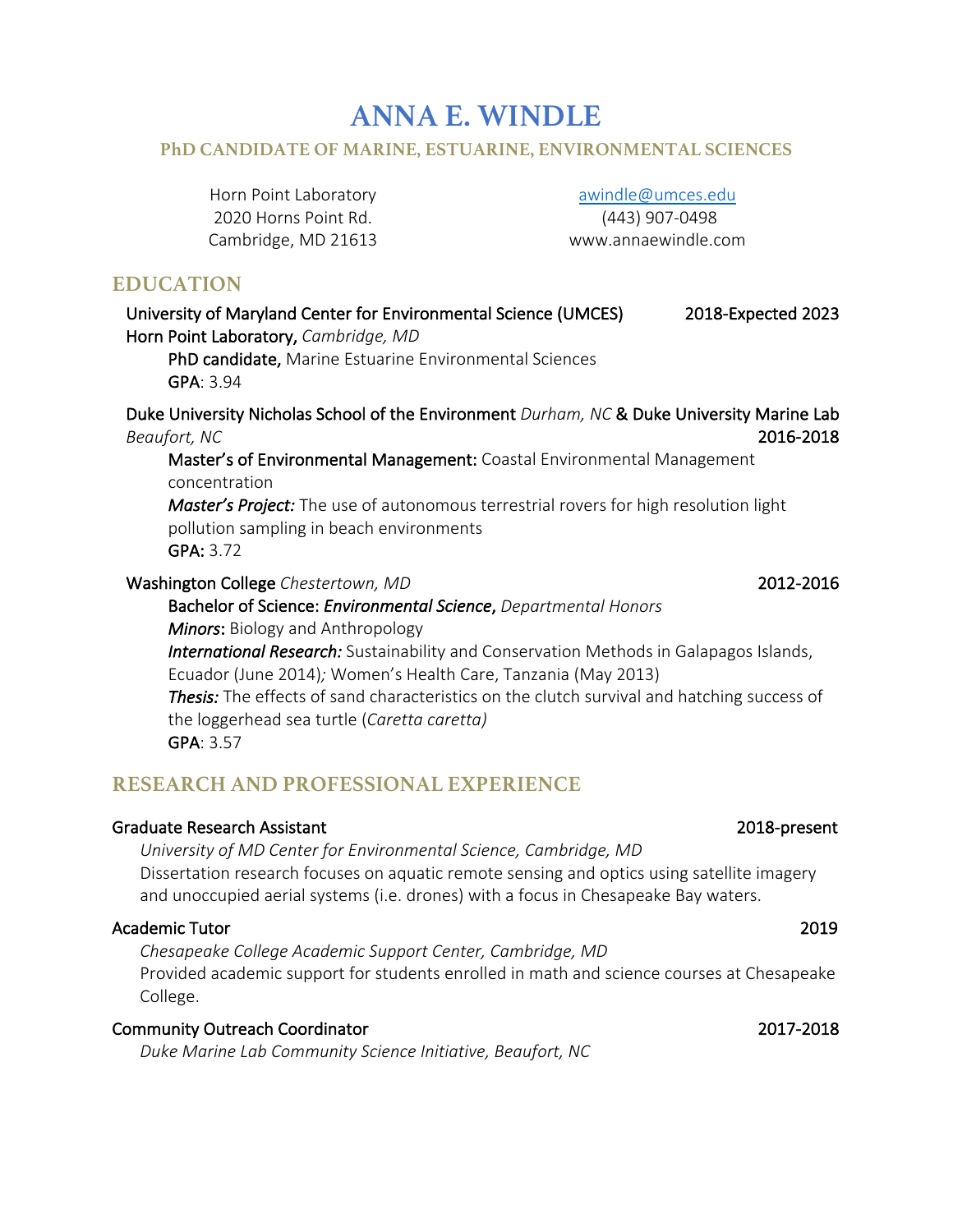Increased community engagement through scientific research of marine debris and water quality. Assisted in designing social media/websites, delivered outreach programs, worked with local teachers and classrooms, and developed lesson plans for community outreach.

#### Graduate Research Assistant 2017-2018

#### *Marine Robotics and Remote Sensing Lab, Beaufort, NC*

Supported UAS fieldwork and assisted in data processing of UAS imagery using Pix4D software. Contributed to monthly landscape classifications of the Cape Lookout National Seashore. Updated lab communications and social media.

### Graduate Research Assistant 2016-2017

*Bernhardt Aquaterrestrial Biogeochemistry Lab, Durham, NC* Processed water and soil samples from the field and configured data in preparation for various aquaterrestrial biogeochemistry analyses supporting a long-term project exploring the impacts of saltwater intrusion on coastal marshes.

### Campaign Intern

*Environment North Carolina*, *Raleigh, NC* 2016

Organized and advocated for local environmental campaigns such as seismic testing, the effects of neonicotinoids on bee populations, and fracking in NC. Generated opinion media to communicate and engage the public and policymakers.

### Sea Turtle Intern

 *Rookery Bay National Estuarine Research Reserve*, *Naples, FL* 2015 Surveyed, located, and verified nesting activity (false crawls and nests) of the *Caretta caretta* at 5 shore locations. Maintained database of GPS coordinates and nesting information (mean high water, vegetation, stage of development, depredation). Managed 30 Rookery Bay sea turtle volunteers.

## **Publications**

Windle, A. E., Puckett, B., Huebert, K. B., Knorek, Z., Johnston, D. W., & Ridge, J. T. (2022). Estimation of Intertidal Oyster Reef Density Using Spectral and Structural Characteristics Derived from Unoccupied Aircraft Systems and Structure from Motion Photogrammetry. *Remote Sensing*, *<sup>14</sup>*(9), 2163, doi:10.3390/rs14092163

Windle, A. E., Evers-King, H., Loveday, B. R., Ondrusek, M., & Silsbe, G. M. (2022). Evaluating Atmospheric Correction Algorithms Applied to OLCI Sentinel-3 Data of Chesapeake Bay Waters. *Remote Sensing*, *<sup>14</sup>*(8), 1881, doi:10.3390/rs14081881

Windle, A. E., & Silsbe, G. M. (2021). Evaluation of unoccupied aircraft system (UAS) remote sensing reflectance retrievals for water quality monitoring in coastal waters. *Frontiers in Environmental Science*, *9*, 182, doi:10.3389/fenvs.2021.674247

Ridge, J. T., Gray, P. C., Windle, A. E., & Johnston, D. W. (2020). Deep learning for coastal resource conservation: automating detection of shellfish reefs. *Remote Sensing in Ecology and Conservation*, *6*(4), 431-440, doi:10.1002/rse2.134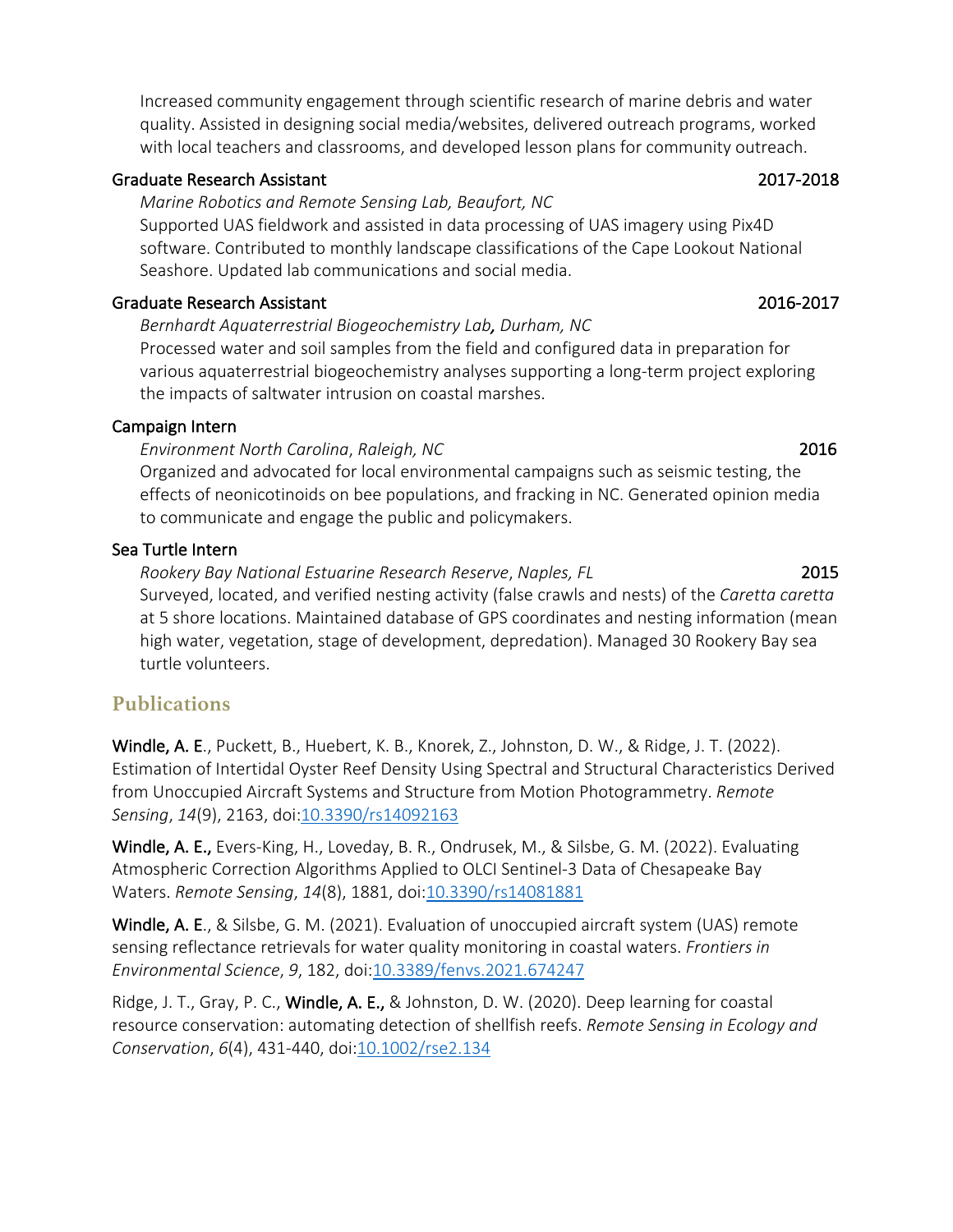Windle, A. E., Poulin, S. K., Johnston, D. W., & Ridge, J. T. (2019). Rapid and Accurate Monitoring of Intertidal Oyster Reef Habitat Using Unoccupied Aircraft Systems and Structure from Motion. *Remote Sensing*, *<sup>11</sup>*(20), 2394, doi:10.3390/rs11202394

Windle, A. E., Hooley, D. S., & Johnston, D. W. (2018). Robotic vehicles enable high-resolution light pollution sampling of sea turtle nesting beaches. *Frontiers in Marine Science*, *5*, 493, doi:10.3389/fmars.2018.00493

## **In Preparation**

Windle, A.E., Silsbe, G.M., Staver, L. In Prep: Quantifying marsh vegetation change using unoccupied aerial systems (UAS) and Structure from Motion (SfM) techniques.

Gray, P.C., Dale, J., Windle, A.E., Johnston D.W., Retrieval of Ocean Color from Unoccupied Aircraft Systems: sensor setup, retrieval algorithm, quantifying uncertainty, and first results from a survey of the Gulf Stream Front. *In Prep* for JGR: Oceans

## **Presentations**

Windle, A.E., Silsbe, G., Malkin, S. (2022) Optical water type classification of Chesapeake Bay. *Oral presentation at the Chesapeake Community Research Symposium*, Annapolis, MD.

Windle, A. E., Silsbe, G. (2022). Evaluation of unoccupied aircraft system (UAS) remote sensing reflectance retrievals for water quality monitoring in coastal waters. *Oral presentation at the virtual Ocean Sciences Meeting.* 

Windle, A. E. (2022). Structure from Motion photogrammetry: A remote, rapid, and nondestructive method for oyster reef monitoring. *Oral presentation at the Horn Point Lab Student Seminar,* Cambridge, MD.

Windle, A. E. Ridge, J., Silsbe, G., Johnston, D. (2021). Structure from Motion photogrammetry: A remote, rapid, and nondestructive method for oyster reef monitoring. *Oral presentation at the virtual 26th biennial Coastal, Estuarine, Research Federation conference.* 

Windle, A. E. (2021). Send in the Drones: A New Tool for Water Quality Monitoring. *Oral presentation at Horn Point Lab Student Seminar*, Cambridge, MD.

Windle, A.E., Silsbe, G. (2020). Atmospheric correction algorithms portray differences in optical properties of Chesapeake Bay waters. *Poster presented at Ocean Sciences Meeting*, San Diego, CA.

Windle, A. E. (2020). Aquatic remote sensing in Chesapeake Bay: Atmospheric correction. *Oral presentation at the NASA Interagency Chesapeake Bay Working Group Meeting*.

Windle, A. E. (2020). Aquatic remote sensing in Chesapeake Bay: Atmospheric correction. *Oral presentation at Horn Point Lab Student Seminar*, Cambridge, MD.

Windle, A. E., Hooley, D., Johnston, D. (2018). High resolution measurements of nighttime ambient light conditions correlate with sea turtle nesting on developed and undeveloped beaches in North Carolina. Nicholas School of the Environment. *Oral presentation at Duke University Master's Project Symposium*, Durham, NC.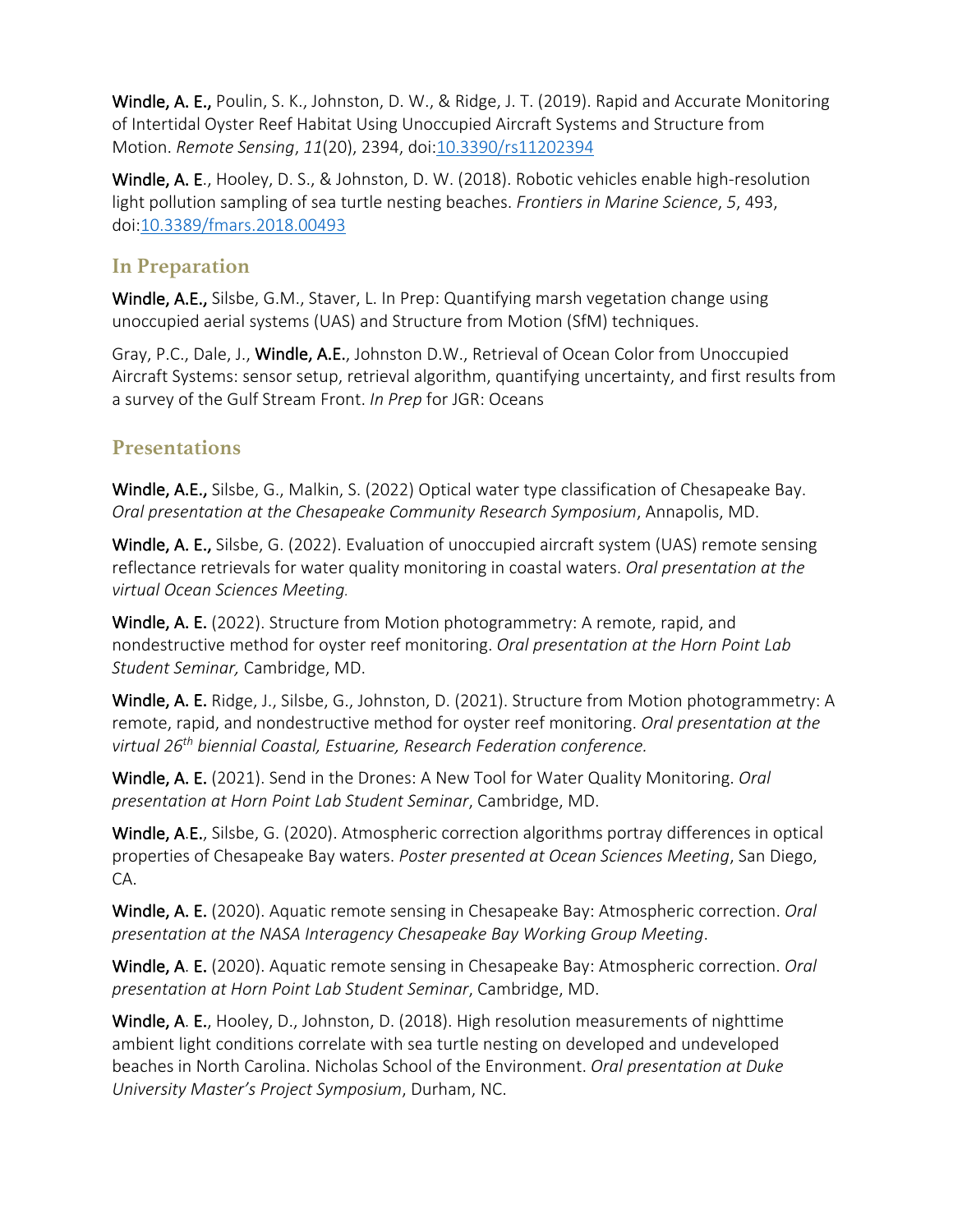Windle, A. E., Poulin, S., Ridge, J., Seymour, A., Johnston, D. (2018). Using Unmanned Aerial Systems (UAS) remote sensing imagery to assess oyster reef health. *Poster presented at 32nd Annual Tidewater Atlantic Fisheries Society Meeting*, Beaufort and Morehead City, NC.

Windle, A. E., Hooley, D., Newton, E., Johnston, D. (2018). The use of autonomous terrestrial rovers for high resolution environmental sampling in beach environments. *Poster presented at the Southeast Regional Sea Turtle Meeting*, Myrtle Beach, SC.

Windle, A. E., Hooley, D., Newton, E., Johnston, D. (2018). High resolution measurements of nighttime ambient light conditions correlate with sea turtle nesting on developed and undeveloped beaches in North Carolina. *Oral presentation at Southeast Regional Sea Turtle Meeting*, Myrtle Beach, SC.

Windle, A. E. (2016). The effects of sand characteristics on the clutch survival and hatching success of the loggerhead sea turtle *(Caretta caretta*). *Poster presented at the Washington College Environmental Science & Studies Department Senior Capstone Presentation,*  Chestertown, MD.

## AWARDS & HONORS

### Funding

| Ann G. Wylie Dissertation Fellowship (\$15,000)                                  | 2022 |
|----------------------------------------------------------------------------------|------|
| Explorer's Club Washington Group Exploration and Field Research Grant (\$1,500)  | 2021 |
| Maryland Sea Grant Graduate Research Support Grant (\$10,000)                    | 2020 |
| Ocean Carbon and Biogeochemistry Travel Grant                                    | 2019 |
| Chesapeake Bay Trust Environmental Education Mini Grant (\$5,000)                | 2019 |
| Horn Point Graduate Assistantship                                                | 2018 |
| North Carolina Sea Grant/ Space Grant Research Fellowship (\$10,000)             | 2017 |
| Edna Bailey Sussman Funding Award (\$6,300)                                      | 2017 |
| Scholarship                                                                      |      |
| Debbie Morrin-Nordlund Memorial Award (\$2,500)                                  | 2021 |
| American Association of University Women Easton Branch (\$1,000)                 | 2021 |
| Mid-Shore Chapter of the Izaak Walton League of America Scholarship (\$2,000)    | 2020 |
| Ryan Saba Memorial Student Fellowship (\$2,000)                                  | 2019 |
| Sea Turtle Inc. Scholarship- South Padre, TX (\$500)                             | 2018 |
| Departmental Honors in Environmental Science                                     | 2016 |
| Blackwater National Wildlife Refuge Environmental Sciences Scholarship (\$3,000) | 2015 |

## **SERVICE AND OUTREACH**

### Professional Service

| University of Maryland Outstanding Graduate Student Distinguished Service Award | 2021      |
|---------------------------------------------------------------------------------|-----------|
| Diversity, Equity, Inclusion Collaborative, UMCES                               | 2020-2021 |
| COVID Communications Committee, UMCES                                           | 2020-2022 |
| Graduate Student Council Chair, UMCES                                           | 2020-2022 |
| UMCES Representative, University System of Maryland Student Council             | 2020-2022 |

Dean's List, Washington College 2012-2016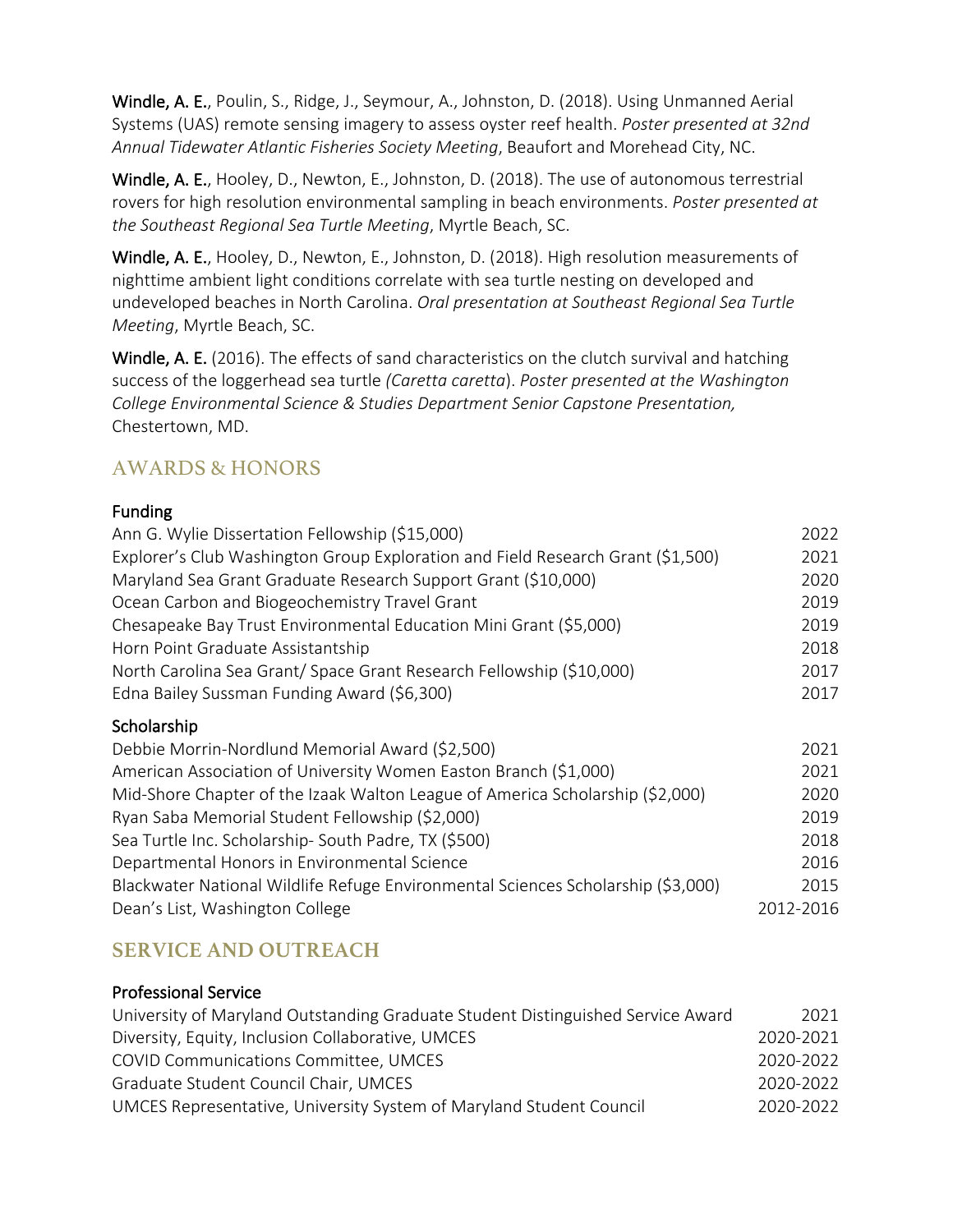| Administrative Council, UMCES                                                                           | 2020-2022  |
|---------------------------------------------------------------------------------------------------------|------------|
| Faculty Senate, UMCES                                                                                   | 2020-2022  |
| Graduate Faculty Council, UMCES                                                                         | 2020-2022  |
| Middle States Commission on Higher Education Accreditation Working Group IV:                            |            |
| "Support of the Student Experience", UMCES                                                              | 2019-2021  |
| Board member of ShoreRivers, Easton, MD                                                                 | 2019-2021  |
| President of Duke University Student Chapter of The Coastal Society                                     | 2017-2018  |
| <b>Outreach Activities</b>                                                                              |            |
| Scholarship Committee, Cambridge Multisport, Cambridge, MD                                              | 2019, 2021 |
| Tour Guide, Horn Point Lab, Cambridge, MD                                                               | 2019-2022  |
| Drone Mapping Workshops for 6 <sup>th</sup> -12 <sup>th</sup> graders (in conjunction with ShoreRivers, |            |
| at Talbot County Library, at Fair Hill Nature Center, Elkton, MD, Horn Point Lab,                       |            |
| Cambridge, MD)                                                                                          | 2019-2022  |
| Co-chair of Society for Women in Marine Science HPL chapter, Cambridge, MD                              | 2018-2021  |
| Student speaker at ShoreRivers & UMCES Meaningful Watershed Educational Experience                      |            |
| (MWEE) Teacher Academy, Cambridge, MD                                                                   | 2020       |
| Education volunteer at Waterfowl Festival, Easton, MD                                                   | 2019       |
| Planning member of Girls Exploring Science & Technology (GEST) @ Duke Marine Lab                        | 2018       |
| Admissions Fellow at Washington College Office of Admissions, Chestertown, MD                           | 2013-2016  |
| Horseshoe Crab Spawning Survey Volunteer, DE NERR, Dover, DE                                            | 2015-2016  |
| Member, Student Environmental Alliance, Washington College                                              | 2014-2016  |
| President of Washington College Dance Club                                                              | 2014-2015  |

### Invited Talks

Bay Watch: Drones Monitor Water Quality From the Sky. *ShoreRivers,* Easton, MD. July 8, 2021.

Send in the Drones: A New Tool for Water Quality Monitoring. *Virginia Institute of Marine Science Physical-Biological Departmental Seminar Series.* September 28, 2020.

Eyes in the Sky: How drones can be used to monitor water quality in Chesapeake Bay. *She Maps EduDrone Online Drone Conference*. September 1, 2020.

Sea turtles dig the dark: The use of drones to monitor light pollution on NC beaches. *North Carolina Museum of Natural Sciences*, Raleigh, NC. July 2018

Impacts of light pollution on nesting sea turtles in North Carolina. *North Carolina Museum of Natural Sciences at Whiteville Coastal Teen Science Café*, Whiteville, NC. 2018

Impacts of light pollution on nesting sea turtles in North Carolina. *North Carolina State University Center for Marine Sciences and Technology Coastal Teen Science Café*, Morehead City, NC. 2017

## TEACHING EXPERIENCE

Guest Lecturer, Cambridge South Dorchester High School, *Cambridge, MD* Prepared and taught a lecture on drone for environmental science for Honors Environmental science students. April 5, 2022.

Guest Lecturer, Washington College, *Chestertown, MD*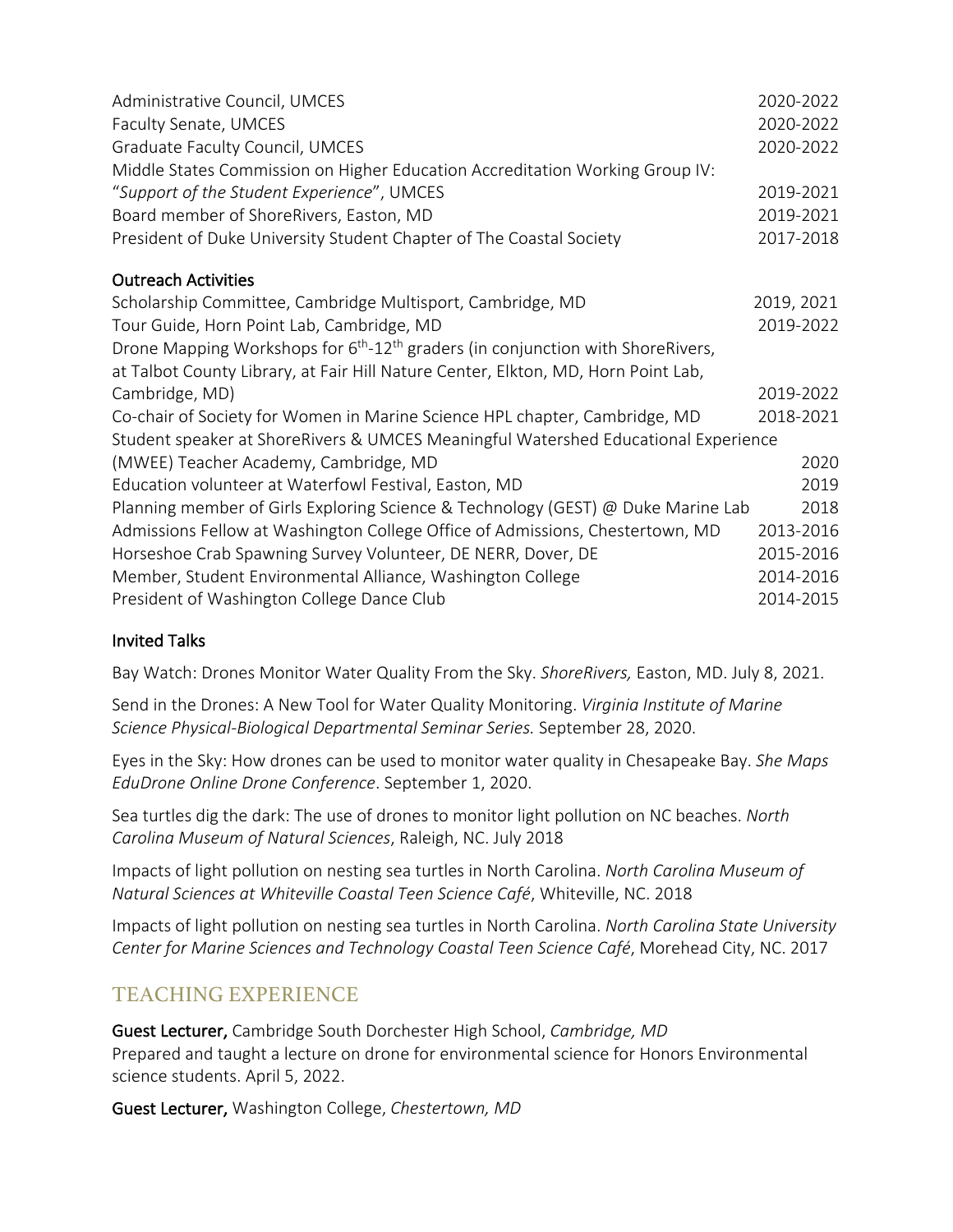Prepared and taught a lecture on ocean color remote sensing for ENV311: Field Methods. November 15, 2021.

Guest Lecturer, UMCES, *Cambridge, MD* 

Prepared and taught a lecture on Structure from Motion photogrammetry for MEES698X: Global Environmental Remote Sensing. November 11, 2021.

Guest Lecturer, Monticello High School, *Charlottesville, VA*

Prepared and taught a virtual lecture on drones for environmental science for AP Environmental Science and Photography students. May 12, 2021.

Guest Lecturer, Cecil County School of Technology, *Elkton, MD*

Prepared and taught a virtual lecture on Geographic Information Systems (GIS) for Biomedical Sciences students. January 8, 2021.

Guest Lecturer, Washington College, *Chestertown, MD* Prepared and ran a virtual Google Earth Engine workshop for a lab in ENV311: Field Methods. October 14, 2020.

Presenter, Chesapeake Community Research Symposium Prepared and ran a virtual Google Earth Engine workshop for 30 participants. June 10, 2020.

Guest Lecturer, Washington College, *Chestertown, MD* Prepared and ran a Google Earth Engine workshop for a lab in ENV311: Field Methods. October 16, 2019.

### Teaching Assistant, *Washington College, Chestertown, MD*

Provided professor general course support for ENV 101: Intro to Environmental Science. Guided students during fieldtrips and discussions. 2014-2015

### Association Memberships

American Society for Photogrammetry and Remote Sensing (ASPRS) The Oceanography Society (TOS) American Geophysical Union (AGU) Earth Science Women's Network (ESWN) Society for Women in Marine Science (SWMS) The Coastal Society (TCS)

### Co-Peer Reviewer

Geophysical Research Letters, Journal of Visualized Experiments (JoVE), Frontiers in Environmental Science

## TRAINING/WORKSHOPS/COURSES

### Ratcliffe Environmental Entrepreneurs Fellowship (REEF) Program 2021-2022

*Institute of Marine and Environmental Technology, Baltimore, MD* Learned how to cultivate leadership and business skills to transition technologies from the lab or field into commercial markets through workshops with local entrepreneurs, lessons on intellectual property, customer discovery, and a final pitch competition.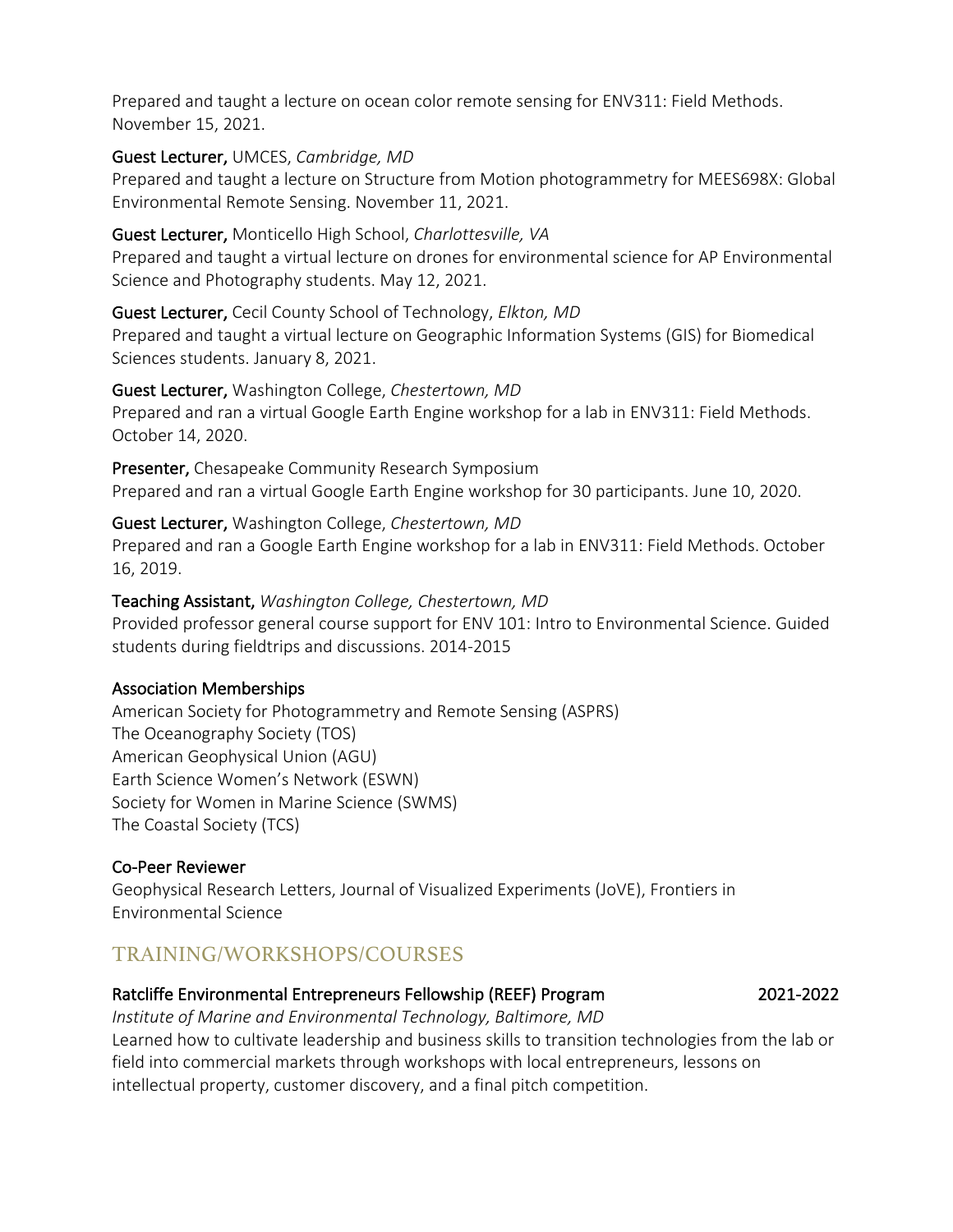## Calibration & Validation for Ocean Color Remote Sensing The Multipulary 1980 July - August 2021

*Bowdoin College Schiller Coastal Studies Center, Orr's Island, ME*

Obtained a fundamental knowledge of ocean optics and optical sensor technology. Gained experience making measurements, assessing the uncertainties associated with measurements, and comparing data with remotely sensed ocean color measurements and derived products.

## Pix4Dmapper Essentials Workshop January 2020

*Virtual*

Received training on Pix4Dmapper structure from motion photogrammetry workflows including best practices for capturing RGB images with drones and creating, managing, analyzing, and sharing mapping data.

### Introduction to Satellite Data **August 2019 August 2019**

*NASA Goddard Space Flight Center, Greenbelt, MD*

Received training on basics of remote sensing, learned how to access and download data hosted on NASA's Ocean Color web, and how to analyze data in SeaDAS. Received training in NASA's Giovanni software and the interagency CyAN app.

## International Operational Satellite Oceanography Training Tune 2019 June 2019

*College Park, MD* 

Received training in NOAA CoastWatch Data Analysis Tools and Utilities, Copernicus Online Data Access, Sentinel Applications Platform (SNAP)

## Cornell Satellite Remote Sensing Training Program June 2019 and June 2019

### *Cornell University, Ithaca, NY*

Intensive 2-week summer course on satellite remote sensing with a focus on ocean color. Learned basic skills needed to acquire, analyze, and visualize datasets derived from a variety of satellite sensors using NASA's SeaDAS software and Python scripts.

## Scientific Research and Education Network (SciREN) Lesson Plan Workshop February 2018

*Duke Marine Lab, Beaufort, NC* Provided researchers an opportunity to write a lesson plan with the guidance of experienced science educators

## NOAA Tools Training **October 2017**

*NOAA Beaufort Lab, Beaufort, NC*  Gained experience with various NOAA tools, including Sea Level Rise Viewer, Coastal Flood Exposure Mapper, and NOAA's Digital Coast.

## Marine Planning Advancement Training January 2017

*Duke Marine Lab, Beaufort, NC* Participated in an interactive game-theory based educational activity to identify, address, and manage coastal and marine spatial planning areas

## **FIELD EXPERIENCE**

## Cruises:

R/V *Shearwater*, Gulf Stream Front Offshore N.C., August 24-29, 2021. R/V *Ira C.,* Harpswell Sound, ME, August 4, 2021